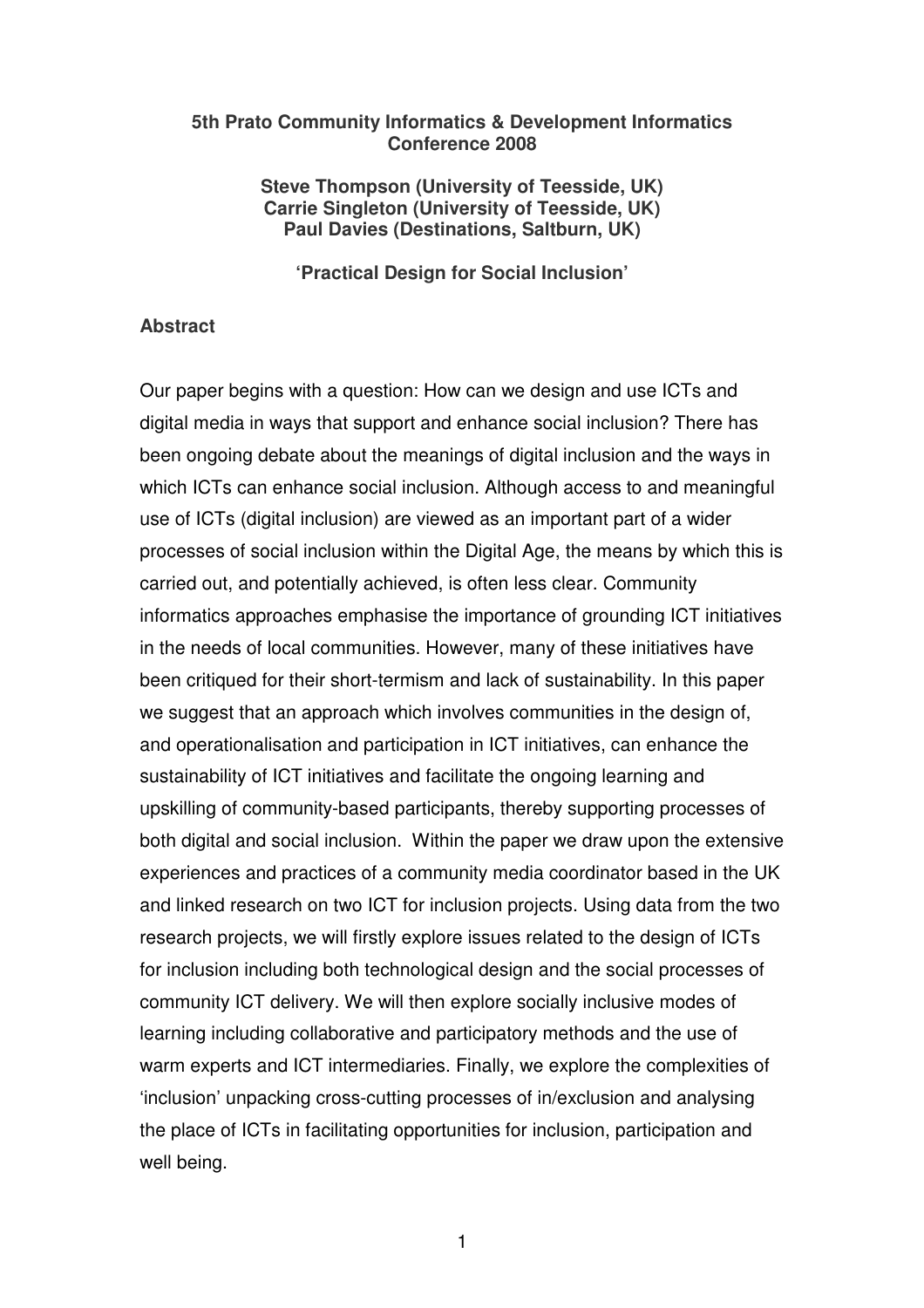#### **1. Introduction and aims of paper**

There have been ongoing academic and policy discussions over the last decade over the meanings of digital inclusion and the ways in which ICTs can enhance social inclusion (PMSU/DTI, 2005). Although access to and meaningful use of ICTs (digital inclusion) are viewed as an important part of a wider processes of social inclusion within the Digital Age, the means by which this is carried out, and potentially achieved, is often less clear. Community informatics approaches emphasise the importance of grounding ICT initiatives in the needs of local communities. However, many of these initiatives have been critiqued for their short-termism and lack of sustainability (Loader & Keeble, 2004). In this paper we suggest that new advances in open source software, combined with an approach which involves learning communities in the design and operationalisation of their ICT initiatives, can enhance the sustainability of ICT initiatives and facilitate the ongoing learning and upskilling of community-based participants, thereby supporting processes of both digital and social inclusion. Within the paper we draw upon the extensive experiences and practices of a community media coordinator based in the UK and linked research on two ICT for inclusion projects. Using data from the two research projects, we will firstly explore issues related to the design of ICTs for inclusion including both technological design and the social processes of community ICT delivery. We will then explore socially inclusive modes of learning including collaborative and participatory methods and the use of warm experts and ICT intermediaries. Finally, we explore the complexities of 'inclusion' unpacking cross-cutting processes of in/exclusion and analysing the place of ICTs in facilitating opportunities for inclusion, participation and well being.

### **2. Digital inclusion in the community**

### **Digital inclusion**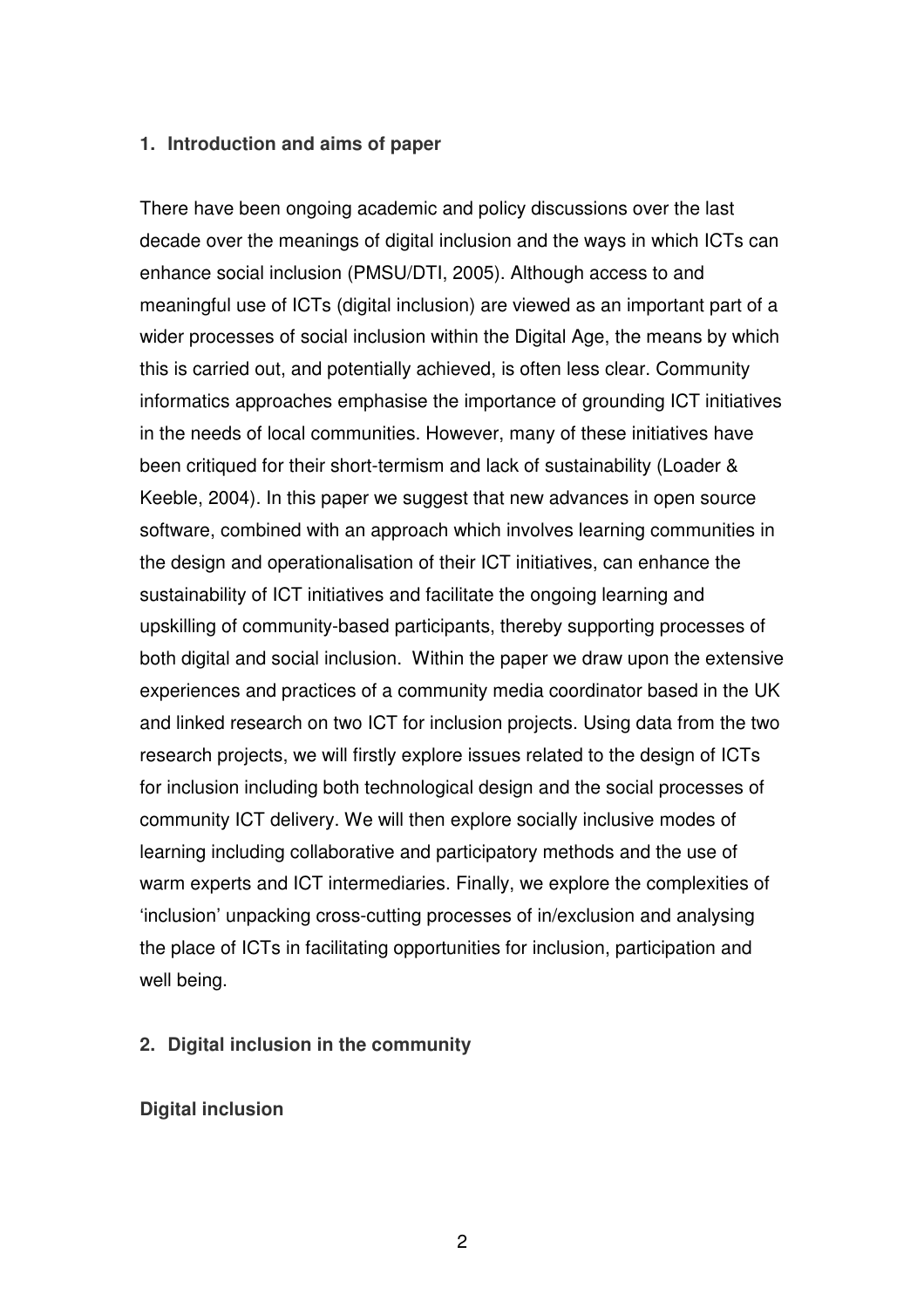In policy debates, ICTs have been viewed as crucial to facilitating social inclusion<sup>1</sup>, through, for example, enhancing access to services and information, facilitating social connectivity and providing people with skills for employability (PMSU/DTI, 2005). Although access to and use of ICTs within the home has significantly increased over the last decade, there are still groups of people who are digitally excluded with limited access to ICTs and low levels of ICT skills. Digital exclusion is a multi-dimensional phenomenon (Gaved & Anderson, 2006). It is not just a matter of being 'left behind' and missing out on some 'additional' opportunities afforded by the internet; rather it is a concern that 'communication and information exchange will become even more dependent on the use of computers and the internet' (Liff & Steward, 2001: 318). Without access to the internet it becomes increasingly difficult to participate fully in education, employment, politics and everyday life. Liff and Steward (2001) also point out that communities that are already socially excluded could then become further excluded without access to the Internet. Access to ICTs therefore becomes enmeshed in broader debates about community regeneration, social exclusion and poverty alleviation. In Sweden, Ferlander & Timms (2006: 138) have noted that digital inclusion is a 'pre-requisite for social inclusion.' If you don't have the internet you are not able to fully participate in society. As Castells (2001: 277) argued, '[in a] society where most things that matter are dependent on… Internet based networks, to be switched off is to be sentenced to marginality'.

Within the UK, the government response has centred on facilitating digital inclusion and closing the digital divide<sup>2</sup>. The PAT 15 report stressed the need for ICTs in community centres in deprived areas to facilitate social inclusion. This approach has emphasised the provision of physical (often communal) space and equipment. It also affords an important role to community networks

 $\overline{1}$ 

 $1$  Social exclusion is defined here as, '... a complex and multi-dimensional process. It involves the lack or denial of resources, rights, goods and services, and the inability to participate in the normal relationships and activities, available to the majority of people in a society, whether in economic, social, cultural or political arenas. It affects both the quality of life of individuals and the equity and cohesion of society as a whole' (Levitas et al, 2007: 9).

<sup>2</sup> Digital divide is defined as 'Substantial differences between groups in computerization' (Fong et al., 2001:3). There is no one single axis of difference. These might vary between nations and social groups (Ferlander & Timms, 2006).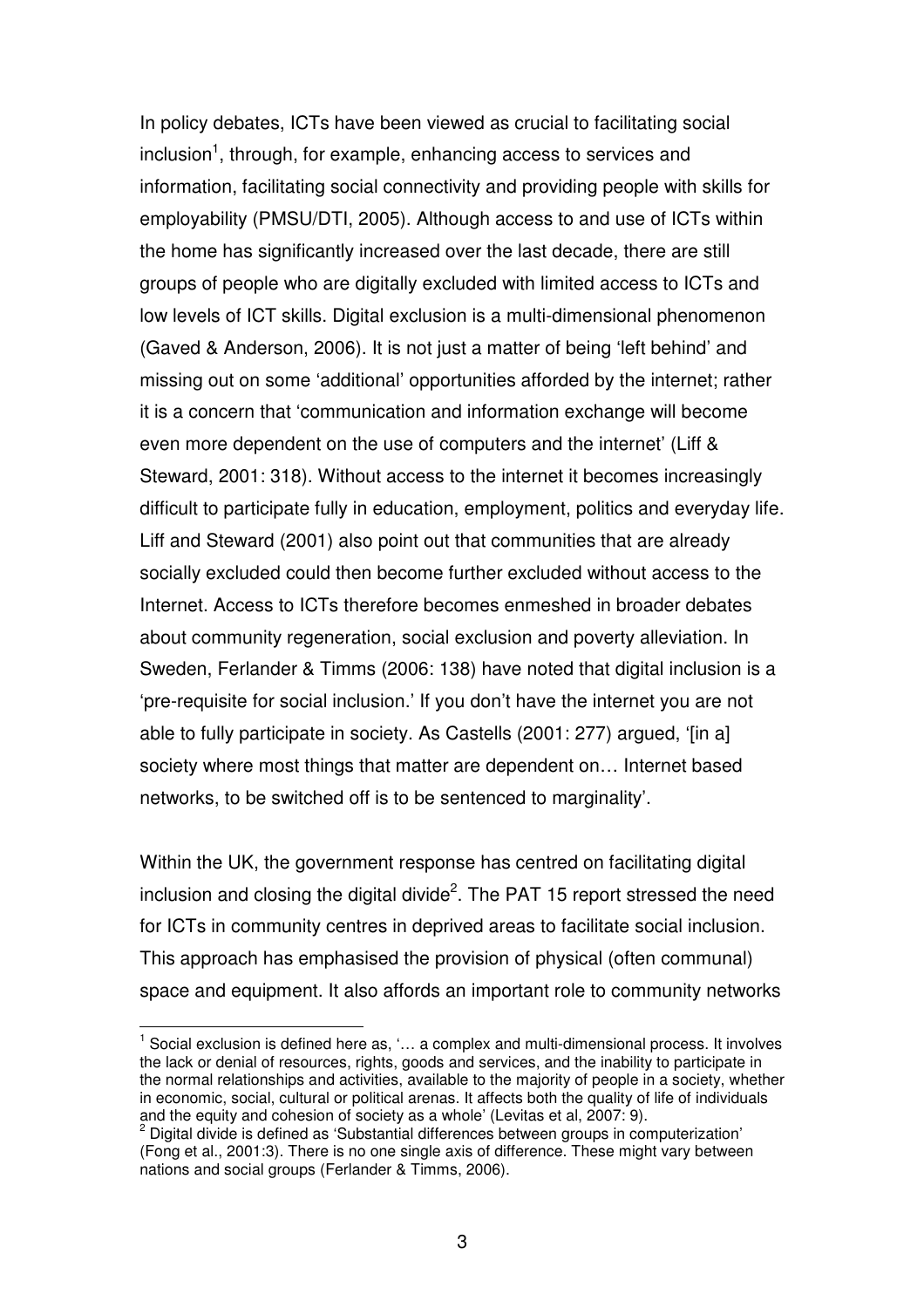as a basis of support. It is important to note here though, as Fong et al (2001) do, that not only is there limited access to ICTs in deprived areas but that people also lack training and informal mentors to provide them with ICT skills.

Moreover, use of ICTs is often framed as playing a *positive* role in people's lives, for example through greater access to goods and services and enhanced connectedness. However, there has arguably been an uncritical emphasis on the beneficial aspects of ICTs and the significance of digital inclusion in shaping social inclusion.

#### **Community-based ICTs**

Much of the literature on community ICTs stresses the importance of drawing upon local needs and interests as a route into facilitating technology use (Liff & Steward, 2001; Loader & Keeble, 2004; Day & Schuler, 2003). Here ICTs are used as a means of achieving broader (non-ICT) community objectives (Shearman, 1999; Liff & Steward, 2001; Singleton & Thompson, 2007). It is generally also argued that community ICT participants need ownership of the ICTs and the project (Fernback, 2005). Another key component of this approach relates to methods of learning about ICTs. This it is argued, is often most successful when learning is an interactive, bottom up process. This approach also underlines a need to involve community members (connectedness) and draw upon their existing interests (identity) in order to facilitate ICT learning. In our own projects, we adopted what Liff and Steward refer to as a 'project-based' approach (2001: 331) where the community media coordinator and the learners identified an area of common interest and learned about using ICTs by exploring these interests. This has been shown to be useful in motivating those who do not express a strong desire to learn about ICTs in themselves. However, one of the main critiques of this approach is that it leads to a fragmented understanding of ICTs.

In this paper, we suggest that attention to both *design and use* of ICTs is important in the development of community-based initiatives to facilitate social inclusion. Analysis of the findings from the two projects discussed here point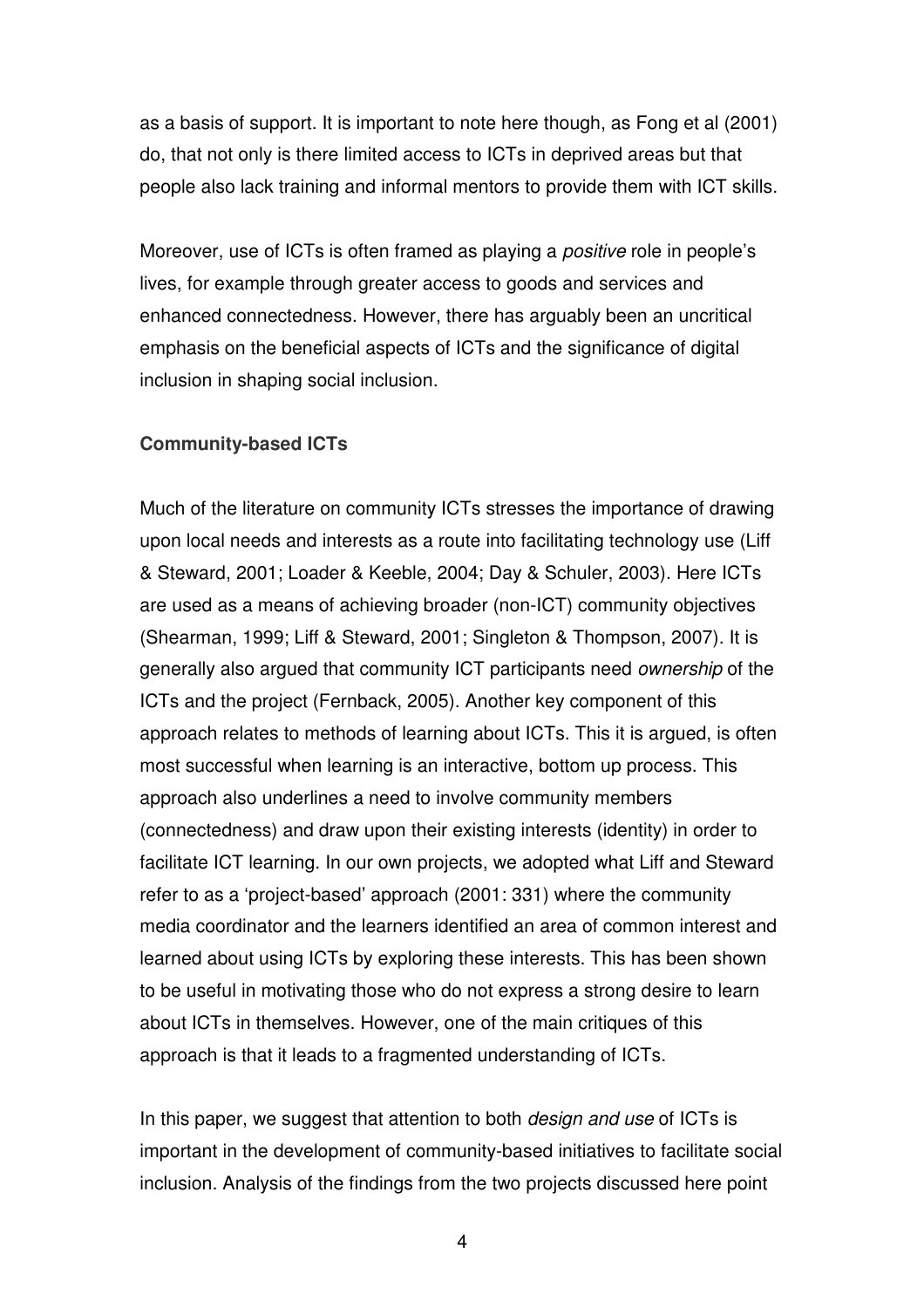to a need to for community-based initiatives to be (i) tailored to local need and build upon specific, community-led interests; and (ii) fluid and flexible in accommodating and responding to changing needs and community dynamics. It is also argued that use of open source software and some web 2.0 supports these approaches, permitting community collaboration, recognition of social context and flexibility / fluidity in design and use for social inclusion. This approach meshes with current social and digital inclusion perspectives which emphasise the need for access to resources, rights, goods and services; and the ability to participate fully in normal relationships and activities (Levitas, et al., 2007).

## **3. Background: the SID project**

National context: There were 20 SID UK Online Centre Projects around England with the aim of exploring how access to ICT and skills can help to improve quality of life for individuals and families in local communities (eGov Monitor, 2007). The target participants were the three million people who use UK Online centres. Of these, around half are unemployed and two thirds reside in wards experiencing high levels of deprivation. Projects received a grant of £100, 000 over 15 months.

### **Local context**

The SID project in the North East was based at Destinations in Saltburn, UK Online Centre. It aimed to offer innovative methods of ICT engagement, resources and learning styles, and varied venue types to cater for diverse needs. The project was tailored to the local policy context which specified (i) a need for increased access to community-based learning, in particular, but not exclusively, in rural areas (ii) effective use of e-learning for community engagement and (iii) upskilling for key social groups (One North East, 2007: 41). The project also addressed a need specified by the Regional ICT Strategy Board (2003:31) to: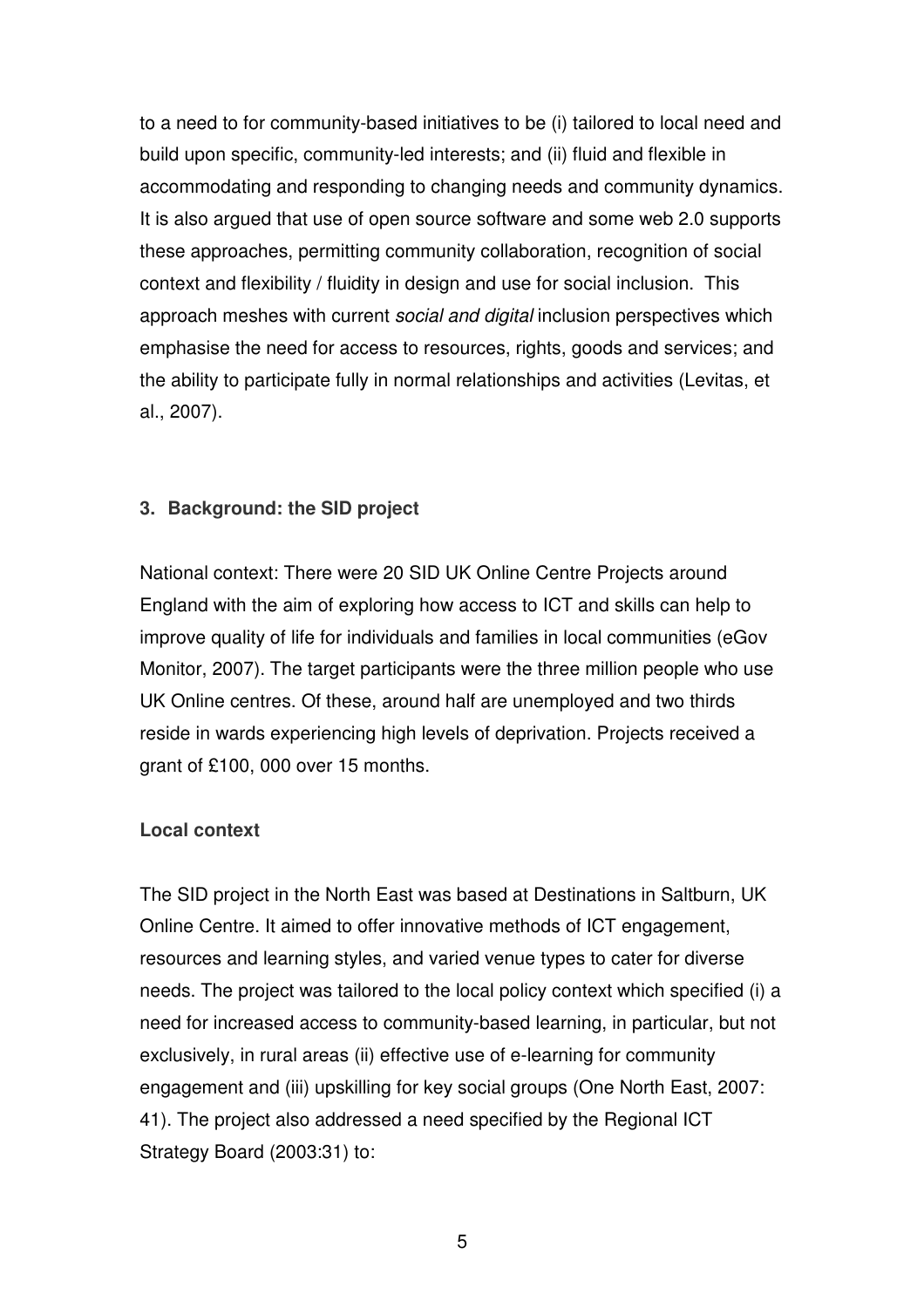...create 'electronic' village halls as there is a clear benefit in disparate communities becoming engaged in like activities including sub-regional government policies and broad learning activities.

During the project, Destinations worked closely with the University of Teesside to develop a range of Community Media activities. Community Media gives individuals and community groups a 'voice' they might not otherwise have had and developments are considered to be sustainable as they are supported by Free and Open Source Software (FOSS). A range of Web 2.0 applications were used and tailored to the needs of each community group. It was expected that groups would take ownership of their own content creation (sometimes termed 'personalisation'). Community-based activities included: Image Galleries, Animation, Blogs (Web Diaries, e-portfolios), Digital Stories, Community Newspapers Online, Internet Radio, Digital Music and Digital Audio.

The project worked to develop the concept of the Digital Village, based upon a notion of a learning community where the interests of the communities set the agendas for what they learn. This required different approaches for different communities, alongside careful planning and resourcing. The concept was also integrated with key local events (Middlesbrough Mela, Saltburn Folk Festival, Stockton International Festival) grounding the Digital Village in the physical world but also demonstrating the important of the virtual. For example, project participants recorded, blogged, photographed and commented on these community events in the virtual Digital Village.

### **4. Comparative case studies**

#### **(i) Dreams, hopes and wishes**

This project aimed to engage Year 9 Middlesbrough-based school pupils in creating a multi-media digital arts installation, to run in the University of Teesside's Octorama. The theme for the exhibition was 'Dreams, Hopes and Wishes' and pupils worked on the project using voices, music, images and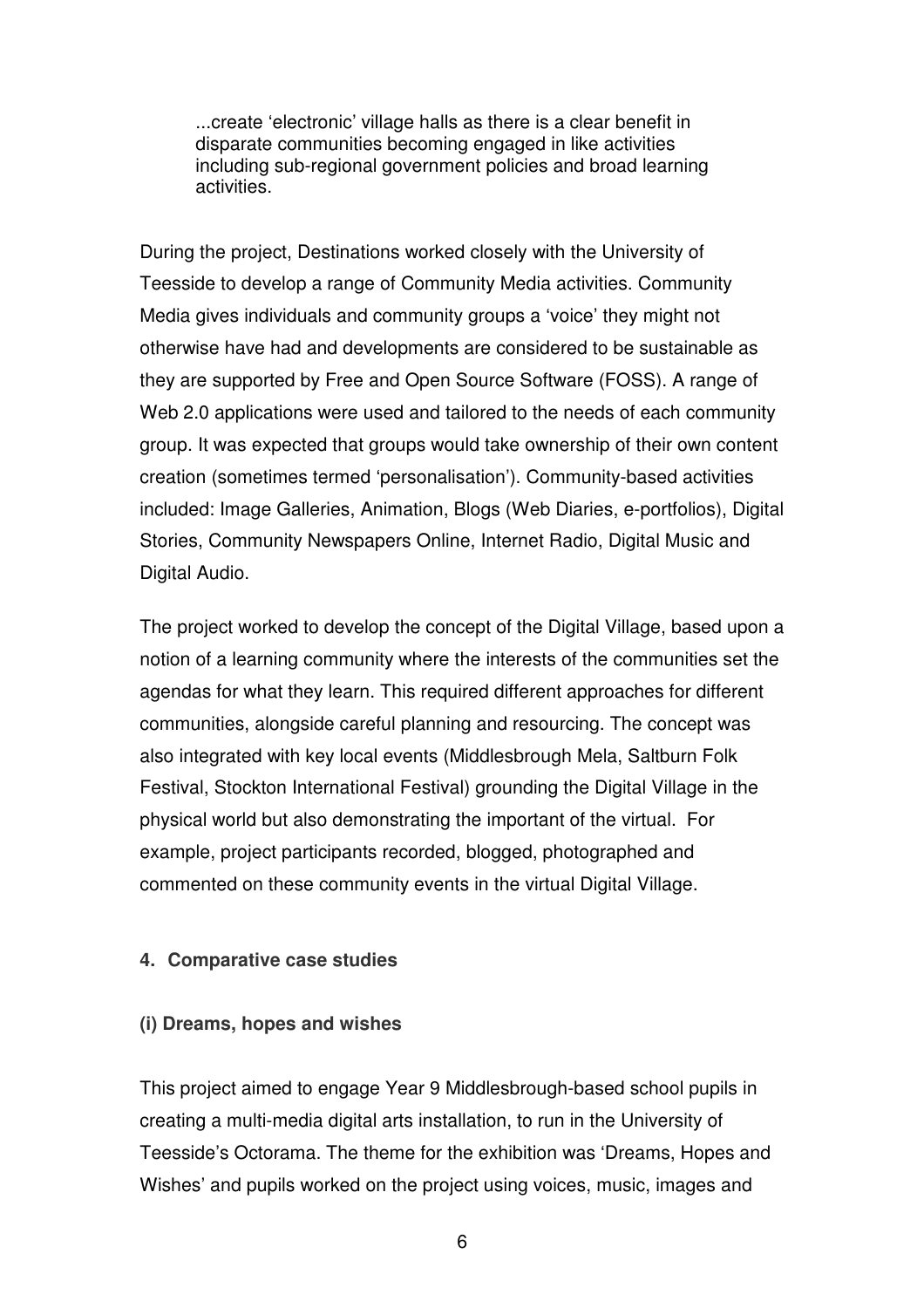animation to create an immersive experience within the octagonal installation<sup>3</sup>. The exhibition took place at their school in March 2008 and received hundreds of visitors.

Data was collected from the pupils through an evaluation survey and they were asked to contribute to a project blog.

The school is based in East Middlesbrough and data for the Ward (Beckfield) shows high levels of economic inactivity, poor health and deprivation. The school is located in East Middlesbrough's Education Action Zone (1 of 12 zones in the UK; 1 of 20 schools in the EM EAZ). According to the website:

'The Zone serves an area of severe socio-economic deprivation. The percentage of pupils eligible for free school meals is approximately 60% overall, and unemployment rates are very high. Parental expectations of education are low, and pupils generally lack confidence in themselves and also have low expectations.'

http://www.millenniumschools.co.uk/pub/middlesbrough/eaz/ (downloaded 24 September 2008)

# **(ii) MyWeb2@MargrovePark**

This project aimed to introduce older people (60+) living in Margrove Park (Rural East Cleveland) to web 2.0 activities and undertake research on participant's experiences of and views about community and social media.

Margrove Park is a small village in Rural East Cleveland, North East of England, located in the Redcar and Cleveland Borough Council ward of Westworth. Demographics for the village as a unit are difficult to find since it is paired with the neighbouring village of Charltons in official regional statistics<sup>4</sup>.

<sup>&</sup>lt;sup>3</sup><br><sup>3</sup> Further details of the Octorama can be found at www.octorama.co.uk

<sup>&</sup>lt;sup>4</sup> Tees Valley Joint Strategy Unit statistics are compiled from a combination of Census 2001 and JSU population, crime, unemployment and educational data.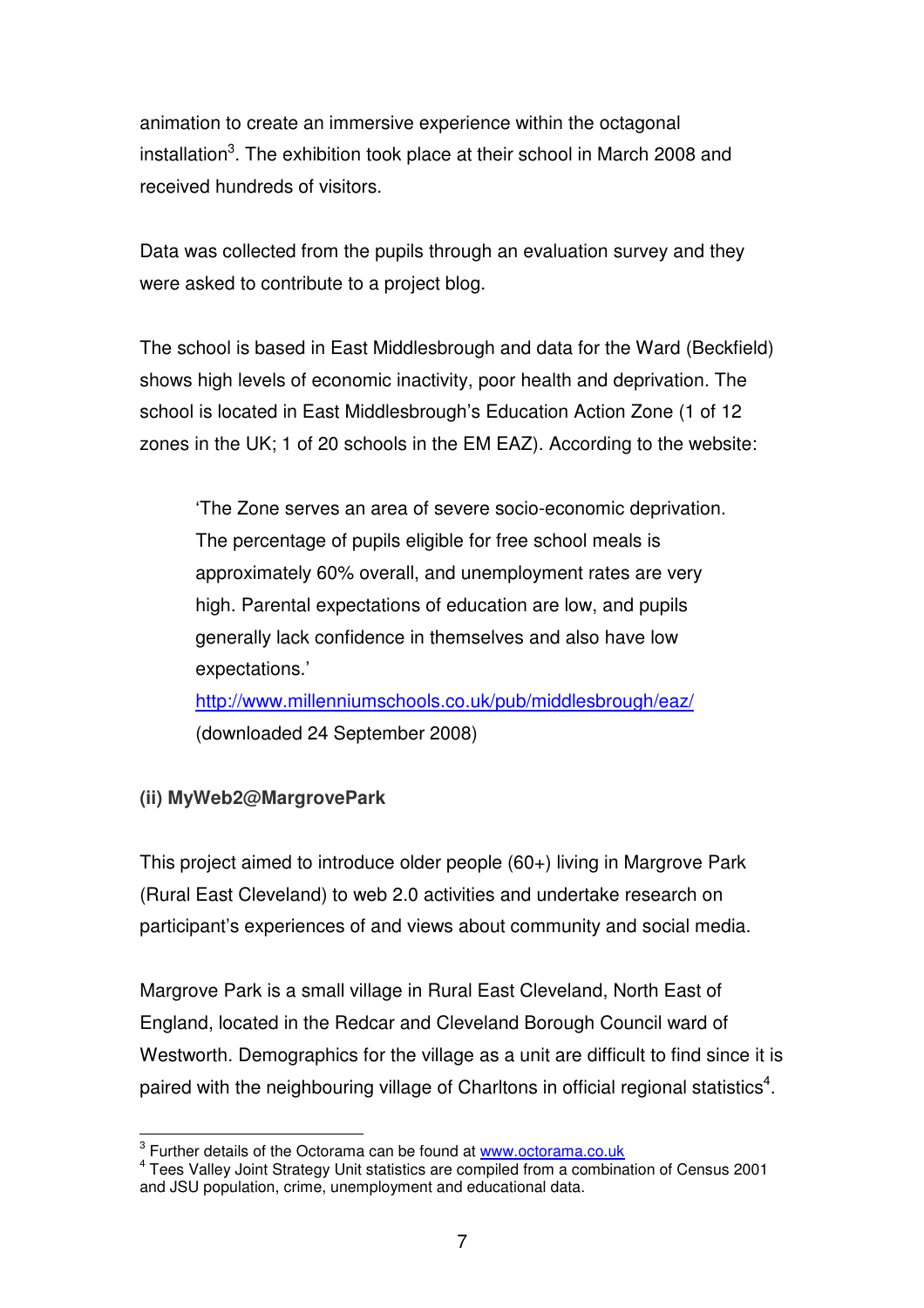Nevertheless, these statistics show a combined population of 539 people which is 100% White-British and White-Other. Approximately 1/5 people are below the age of 16; 3/5 of working age; and 1/5 at retirement age and above. There are low levels of unemployment (2.2%) when compared with the surrounding borough of Redcar and Cleveland (3.7%) and Tees Valley region (3.8%) but 1/5 of the population are in receipt of Department of Work and Pensions Income Benefits.

Margrove Park village is a former mining community. The houses are arranged around and facing the village green. Most of the housing stock is of a similar size with the exception of a larger property that used to be the foreman's house, located at the top of the hill. The history of the village is important to residents and this is reflected in the activities of the computer club.

Although the village is not considered a deprived community in regional statistics, it is nonetheless remote with limited public transport to and from the area and a paucity of local services and amenities. One consequence is that older residents find it difficult to access ICT training and support and experience digital exclusion.

The project combined qualitative research with action-based community media building on existing work carried out with Margrove Park residents centred on developing a community village website www.margrovepark.com and a media literacy project delivered in partnership with NIACE during Adult Learners Week 2007. Six dedicated sessions were delivered at the Village Hall during the summer and early autumn of 2007 together with additional support sessions and a focus group discussion with project participants in October 2007. The research also undertook participant observation during the computer sessions and recorded her observations on a project blog.

#### **5. Research Findings**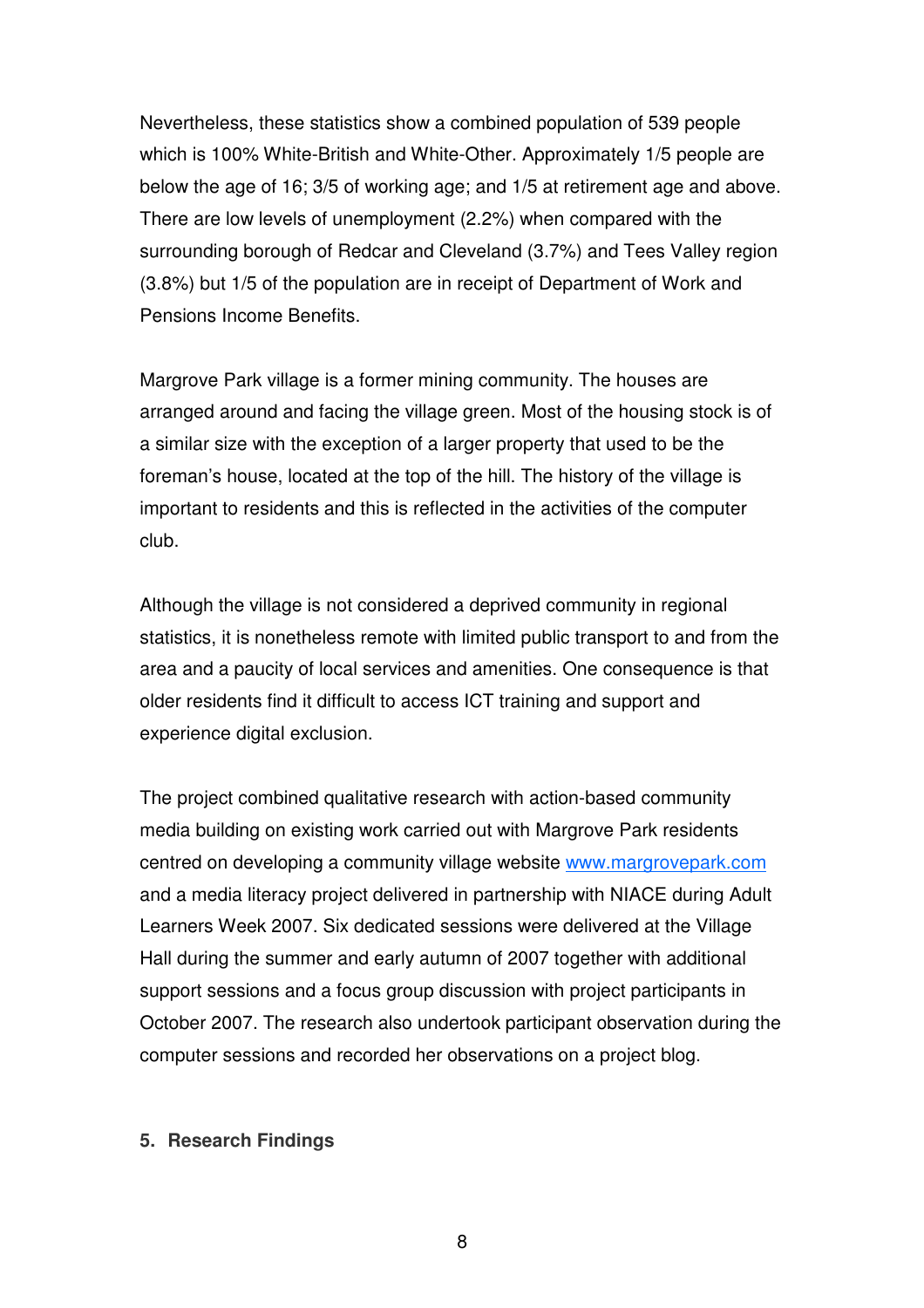# **(i) Designing for inclusion**

### **Participant led-approaches**

Within both projects there was an emphasis on being participant-led rather than tutor-led, although these differed across social context. The approaches were more consistent with a constructivist approach to learning with and about technology which emphasises co-construction of knowledge, experiential learning and a bottom up approach to instruction (Jonassen et al, 1999).

In the Margrove Park context, participants were keen to develop their own informal learning environment. Therefore, the structure and 'atmosphere' of the club sessions was important in the project design. The sessions themselves were also designed to be inclusive by using approaches guided by principles of informality and participant led-content (Lave & Wenger, 1991). Formal classroom-like sessions were considered intimidating for potential participants, who did not want rigid accredited courses but the flexibility and support to learn at their own pace, as the following participant observes:

> This was a problem because we've been fighting so long to get computer classes in here, but we wanted to do what we wanted to do and not accredited studies. (MP1)

This was particularly important for the older participants who discussed their concerns about forgetting course content and being unable to keep up with externally delineated targets.

The environment in which people learn is as important as the teaching approaches adopted. The research found that this group were enthusiastic to work in an informal environment where a club-type atmosphere was fostered. They enjoyed working around a large table, facing one another, with the tutor moving around them to attend to their specific learning needs, as the following group dialogue demonstrates: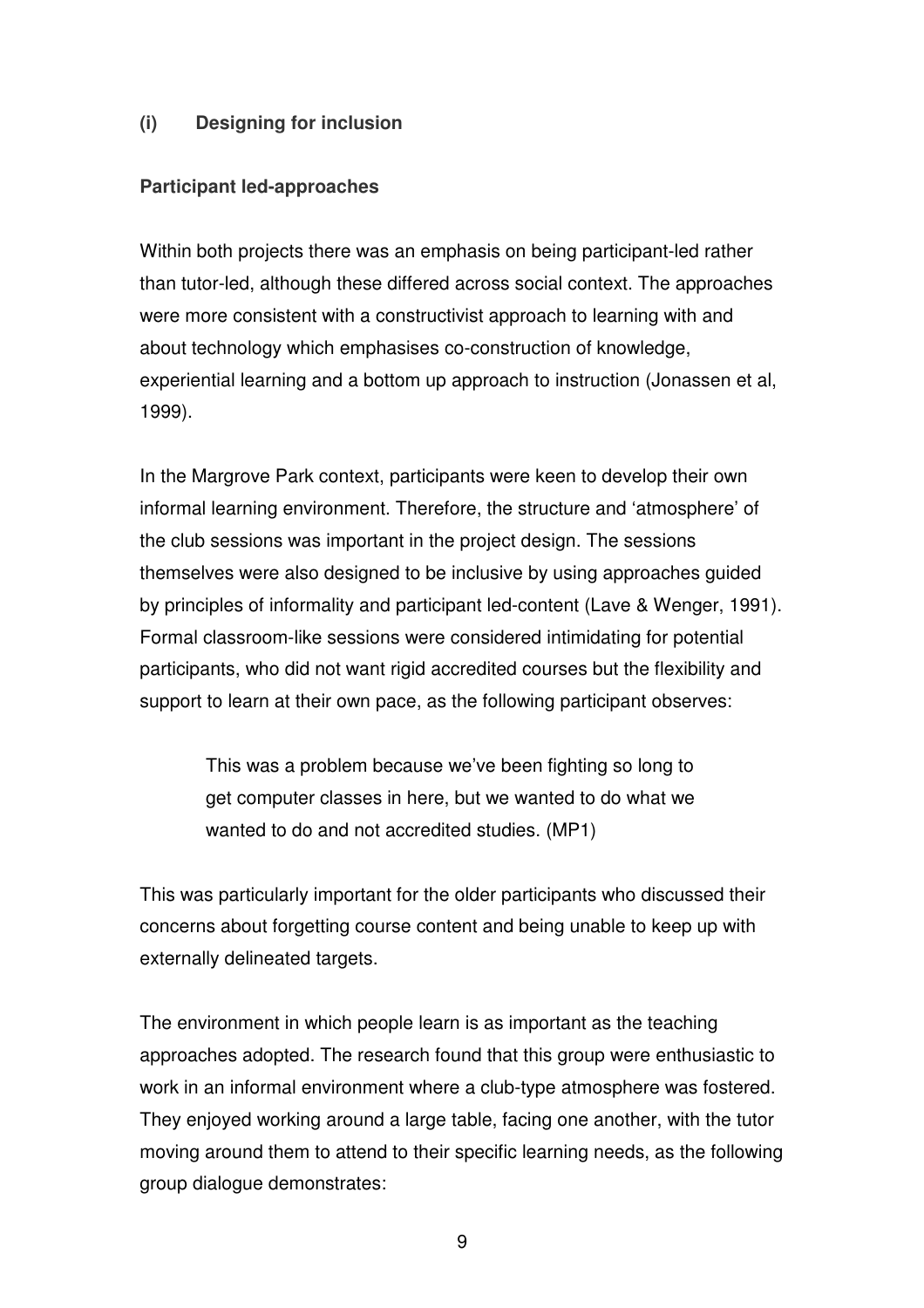- MP3: We were in the middle of those tables and he went round and round us, everybody got seen to.
- MP1: We just said what we wanted to do and then we [did] our individual things.

Participants welcomed this flexible approach but it also presented challenges for the media coordinator, particularly the tensions related to going 'off topic'. Given the potentially diverse range of queries raised by project participants it was necessary for the tutor to be flexible and to steer the group back to its original aims if needed. Additionally, it was important for that the tutor 'managed' group dynamics to facilitate equal access to tutor time and activities. In this project, the tutor's expertise and experience of community media and group work was an invaluable asset.

In the Dreams, Hopes and Wishes context, the project began following discussions between the CMC and the Head of Art and Design at the School. The latter expressed a desire to 'put art on the map'; to present art as a life skill rather than as a hobby. The design parameters were to provide something that would be challenging, inspirational and rewarding with a high profile for the students. The CMC started the project with a presentation to the pupils which included a mock-up of the Octorama, followed by his facilitation of a discussion about designing a media exhibition. The CMC supported the pupils to make a decision on the theme of their exhibition. At the time they were studying the work of the surrealists and they suggested, and agreed upon the theme of Dreams. They identified a broad range of meanings within the theme including dreams and nightmares but also 'Dream home' and 'Dream job'. The latter had a more aspirational quality so it was agreed that the theme would be extended to include hopes and wishes. This process of decision making grounded the project in their current school-based topics of interest and also the personal interests of the children (aspirations).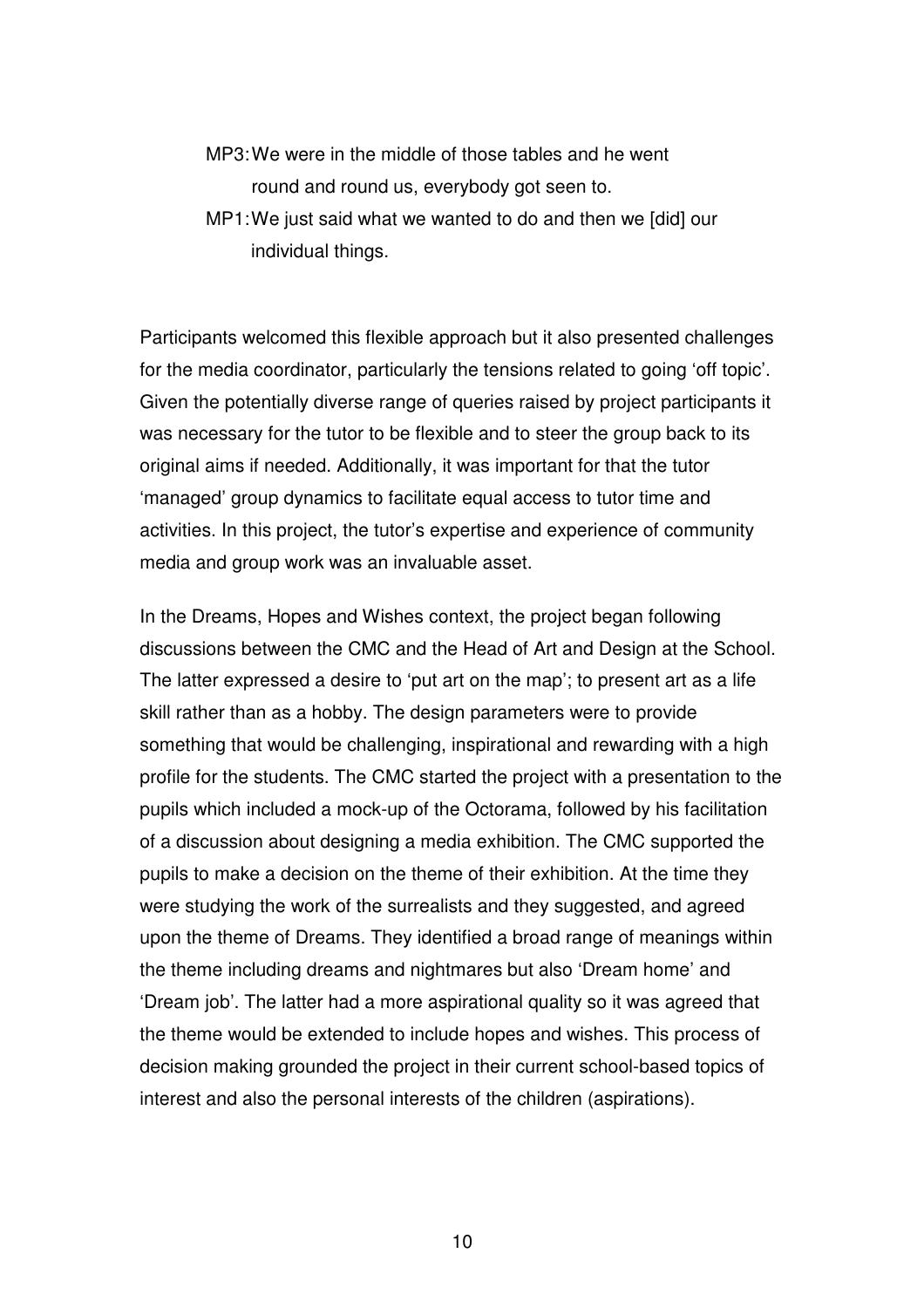The CMC adopted an approach which emphasized the pupils as project workers and collaborators. They were asked to take responsibility for the success of the project, a process which is reflected in the evaluation data:

I found a sense of responsibility by acting as an adult

Amazed that it had actually done up because I didn't think we would be finished in time

Happy and shocked to think that we had put this together

Taking responsibility for personal role on the project, delegation and negotiation were important elements of the learning process (particularly related to ensuring the success of the exhibition), as well as learning about the digital media. However, one event regarding identifying project representatives to take to the BBC also demonstrates the tensions involved in taking responsibility and negotiating roles within the project. It was not possible for all of the pupils to visit the BBC studios and six representatives were selected which caused tension and disruptive behaviour within the class from non-attendees, as the CMC's blog illustrates:

> The following week the normal session at school took place. I viewed it with some trepidation… I expected the rest of the class to be totally rebellious. However, just the opposite was true. The kids that had shouted me down the previous week were polite and professional and wanted to know what I needed them to do to move the project forward. They had learned something about negotiation and how to get on.

### **Collaborative use of ICTs**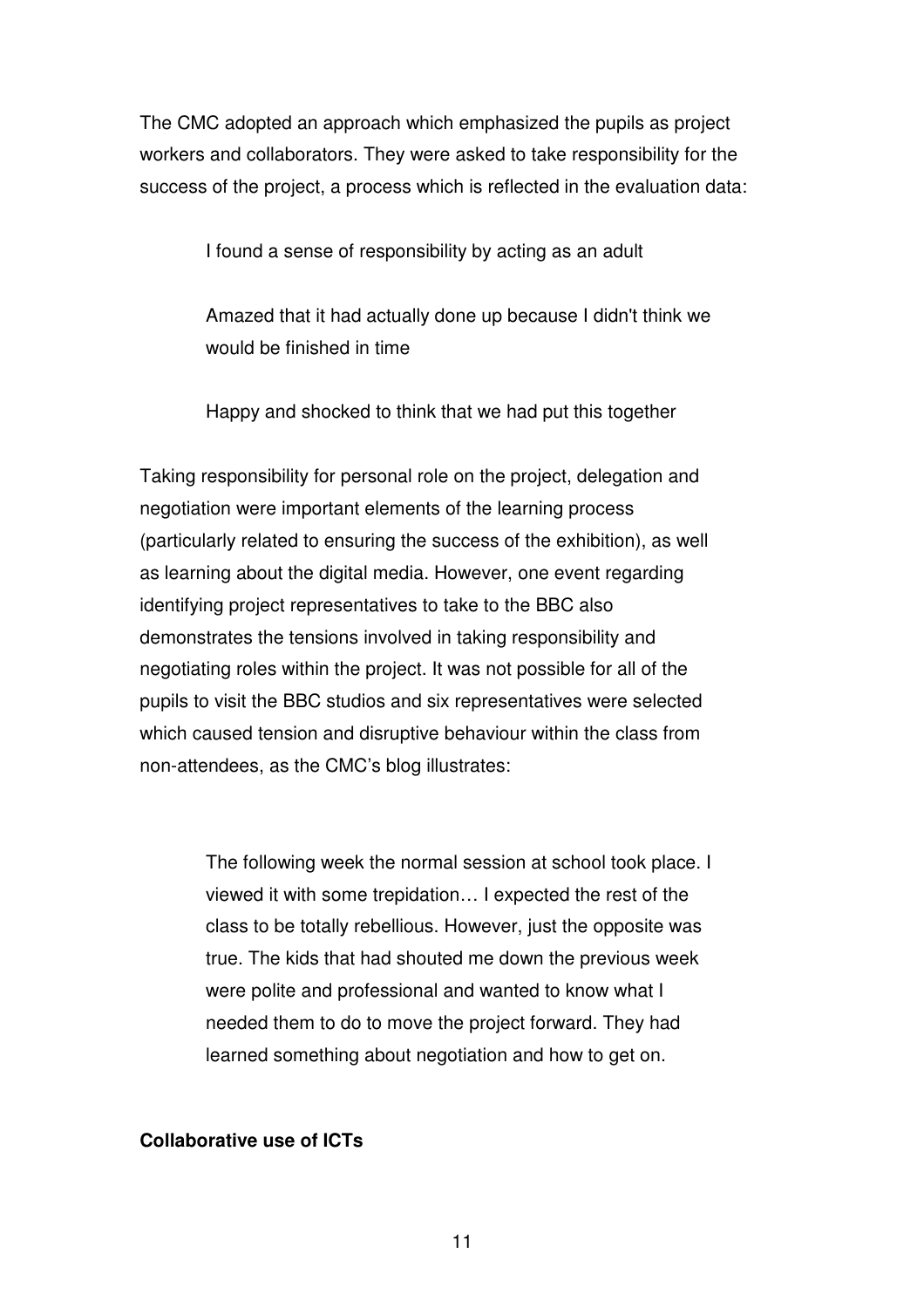Both sets of participants were enthusiastic about the collaborative nature of the projects. They seemed enthused by group work towards a common goal rather than more individualised tasks.

The Dreams blog, which the young people contributed to after their trip to the BBC, documents the young people's enjoyment of sharing their project ideas with members of the public (the audience was mainly comprised of participants of the wider SID project). As the following students said:

> I think that it went really well and we have gained some more people to help us create the Octorama!!! (Bethany)

We got asked many questions and many people of the public were willing to help us in our project… They are going to help us by doing open days and workshops to help us to create the images and audio. I am very happy and I think we could create all the 5000 pictures we need…they were very helpful and they are trying to get many more schools and communities [involved] and I am confident we will complete this project. (Mark)

It was one of the best trips I have been involved with. I am so glad we got to be chosen to be part of the Octorama project. (Ricky)

Similarly in Margrove Park it was the collective interest in the village that encouraged participation. Their interest in village history and its future brought them together and sustained their interest in the ICTs:

- MP1: We could upload the photos of …digital imaging of what most of us are interested in anyway.
- MP3: And the [village] history.
- MP1: And the history, so we said yes to [the] website, [it] would be the best idea. And it kind of went from there.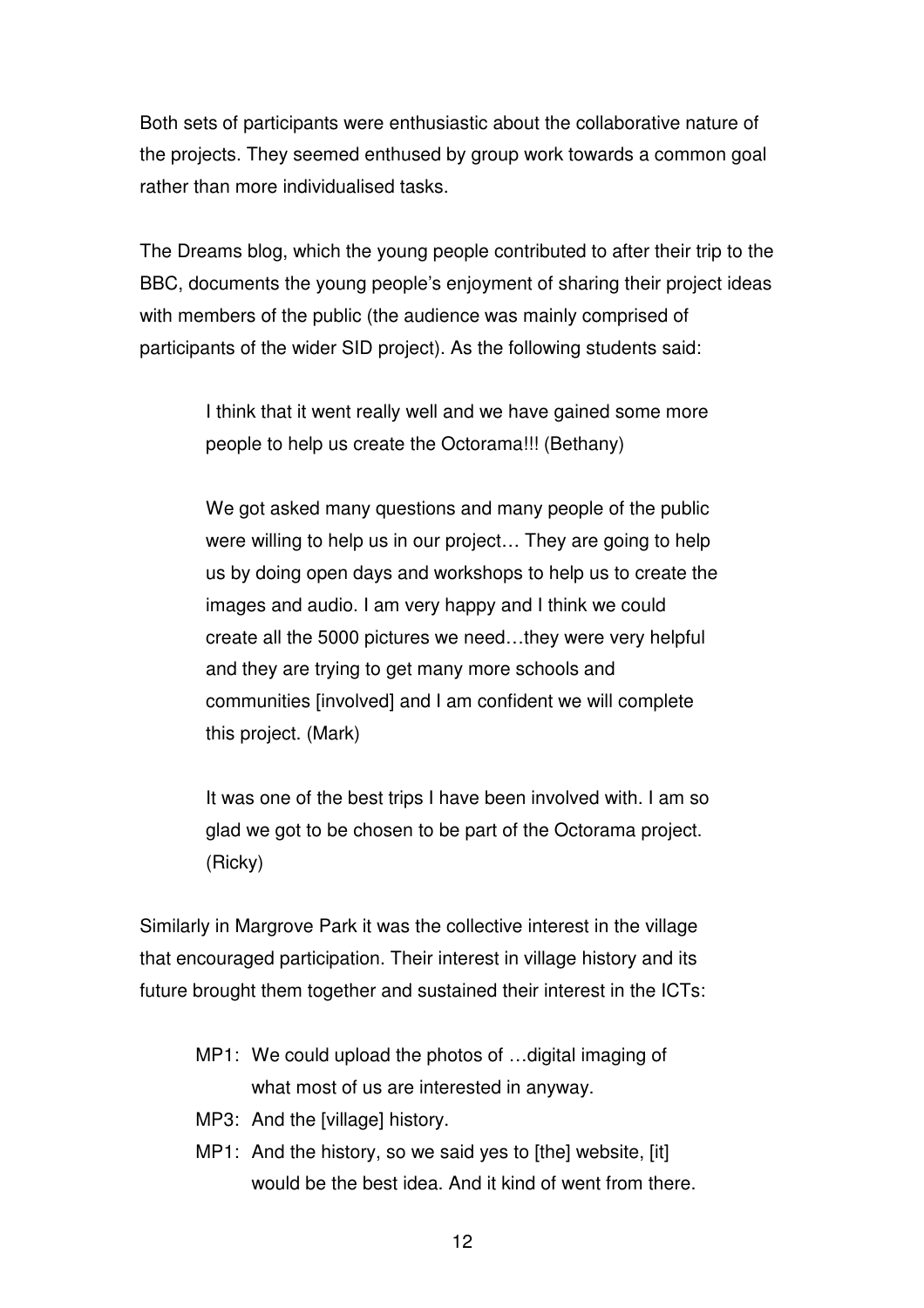MP2: So we all went to do the website.

#### **Using local / warm experts and ICT intermediaries**

One of the key findings from the Margrove Park research was related to the way in which the participants were supported by the community media coordinator whose role was more similar to a 'warm expert' than a traditional tutor (Stewart, 2007). Bakardjieva (2005) uses the term 'warm expert' to describe people with ICT competence who support novice ICT users, for example, family members, peers or community workers. Warm experts mediate between the specialised knowledge and skills necessary to use the technology and the needs of the individual with whom they have a personal relationship. Her research found that warm experts are important for many people of diverse ages in assisting in the process of ICT learning and appropriation. Not only did they appreciate the informality of the sessions, but they also valued the enthusiasm of the community media coordinator and the ways in which he encouraged them to approach new ideas:

MP1: Well… [the community media coordinator]… [he's] got the knowledge as well and knows how to do it, [he] can show you all these fantastic possibilities that you can do if you have time.

Similarly, when participants were asked if they enjoyed taking part one said, 'Some of it has been beyond us but [the community media coordinator] makes it so interesting'.

Another important feature of this group was the development of ICT 'intermediaries' or mentors. Observation of group dynamics reveals that those participants with higher levels of ICT and media literacy have played a key role in supporting others with lower media literacy levels. This has in turn contributed to the friendly environment in which the group has been learning. The research notes demonstrate that the first phase of each session was often devoted to 'trouble-shooting' ICT problems in the home through group discussion. Participants drew upon the knowledge of the community media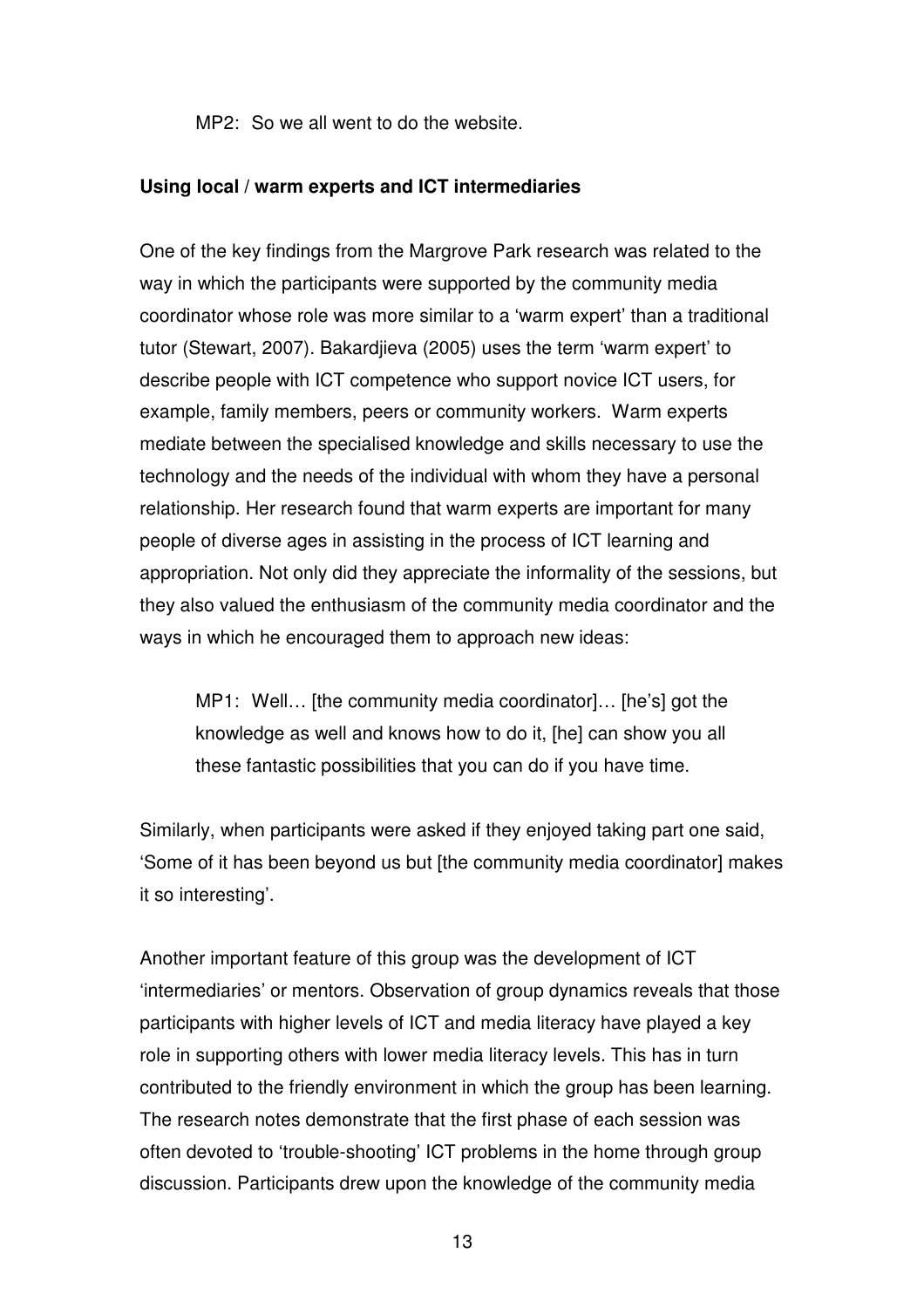coordinator and each other to resolve computer-related difficulties. In addition, one particular participant has been a pivotal community figure in relation to generating interest and maintaining the club's momentum.

# (ii) **Enhancing digital inclusion?**

## **Identity, well being and self-esteem**

One of the most common themes to emerge from the DHW evaluation was a sense of pride at the finished piece of work. There was a sense of pride that each individual's artwork appeared in public but a more collective sense of pride that the all class members had been involved in a large and successful project.

I felt quite proud that were able to produce something excellent with hard work put into it (DHW16)

In addition, it was clear from the evaluation that the pupils were pleased that they could contribute positively to the school's identity within the local community.

The good things to come out of the exhibition were that [the] school got great recognition and were put on the map (DHW16)

We received publicity and recognition for our hard work (DHW17)

Sense of pride in their achievements overlapped with enhanced self-esteem. The data shows that project participants were delighted by the positive comments from visitors and felt that they had personally gained from participation in the project.

# **Skills development and qualitative outcomes**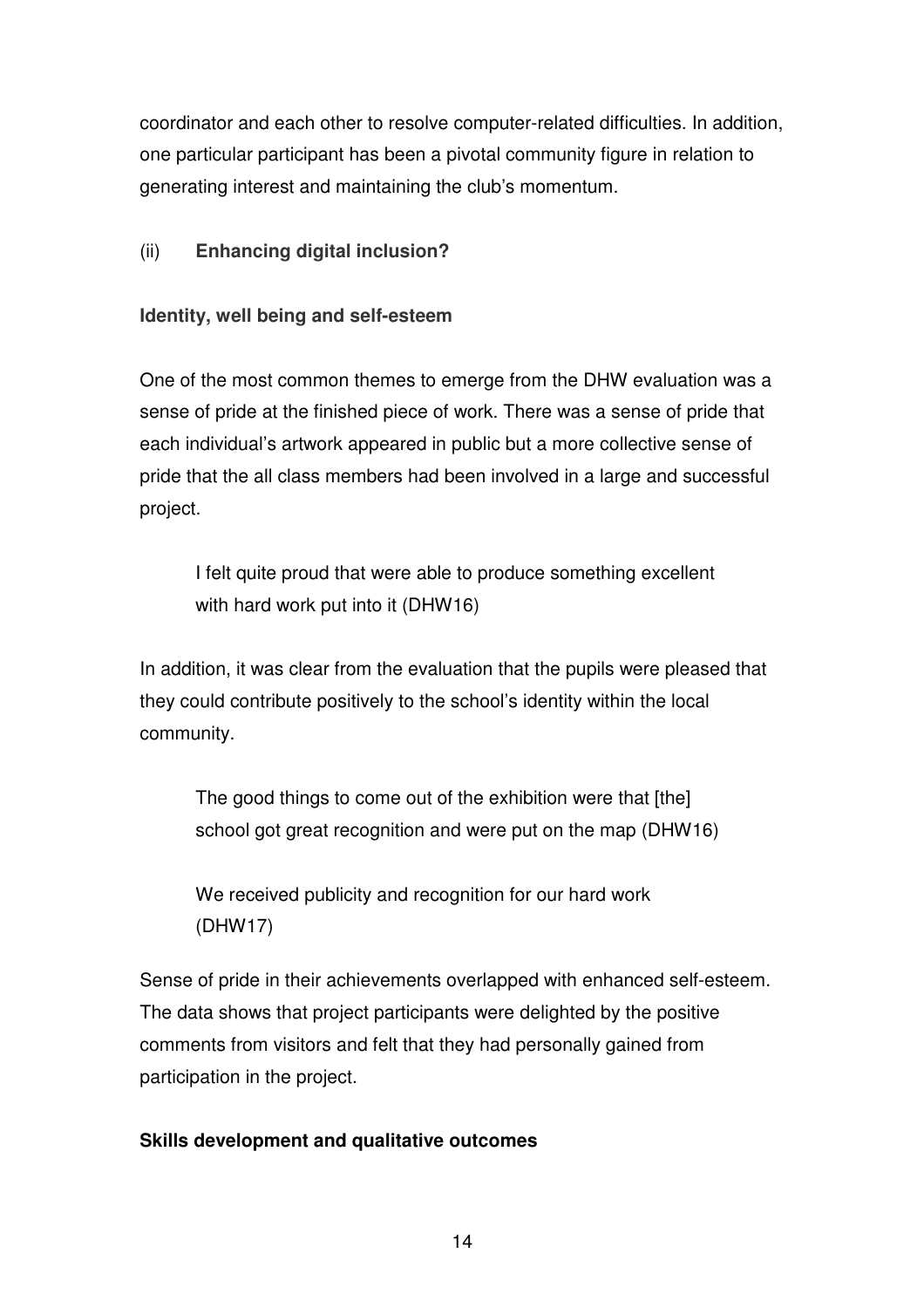DHW participants were asked to comment on what they had learned from the project. Like those in Margrove Park, learning about the technology (skills development) was an important aspect of the project, particularly the media applications:

How to make pictures on Photoshop (DHW12) How to use computers to make art (DHW18) How to run the main screens and electrics (DHW03)

There were also important qualitative outcomes including:

That you can achieve (DHW06) That timed projects are hard (DHW08) How to be responsible (DHW13) That anything can be possible (DHW15)

# **Mixed experiences with technology**

The research in Margrove Park found that participants had mixed experiences with the technology itself (unlike in DHW). Whilst enthusiastic about the new skills that they were developing and the digital adventures they were taking, there were concerns about being overwhelmed by the technology.

Analysis shows that, on the one hand, participants both enjoyed the project and felt that their media literacy and confidence had increased.

| MP1: | I don't feel as ignorant now as I did before, I've got a bit |
|------|--------------------------------------------------------------|
|      | more confidence on the computer.                             |
|      | Researcher: So do you think the courses have increased your  |
|      | confidence?                                                  |
| MP3: | Oh yes                                                       |
| MP2: | Oh yeah                                                      |
| MP3: | We're more adventurous now.                                  |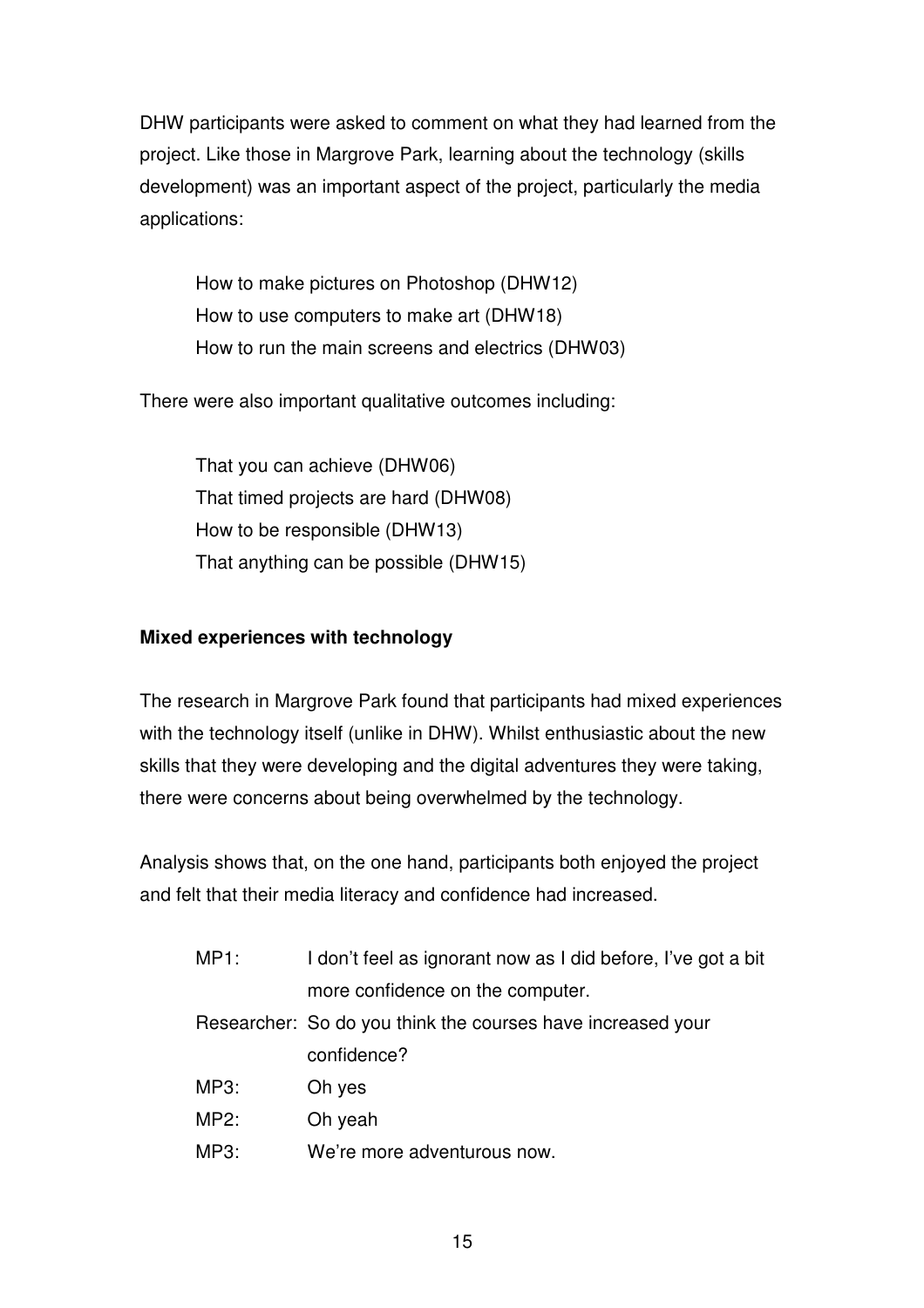However, some felt confusion at the array of software and the novelty of some applications, for example, Second Life:

- MP2: [Second Life] was interesting because we had to sit down and stand up didn't we.
- MP1: We did yeah. It was interesting and it showed you were used to the computer for that bit. But quite honestly I haven't got time though for these… you know what I mean.
- MP2: Yeah, cos they're usually geniuses who do these things aren't they, and you kind of look at these things and think … how did they do that? And yes it is nice but to them it will be second nature.

Project participants also felt that the course was not long enough to learn about new technologies.

- MP1: The six weeks wasn't long enough was it?
- MP2: No, no.
- MP1: To get the knowledge.
- MP2: No.
- MP1: Not when you're our age cos it takes longer to sink in.

This raised a number of issues about approach and sustainability. The first and most apparent issue is that the length of the project was insufficient for learning about a wide range of new ICT applications. This was partly linked to the age-related needs of the participants, who stated that they needed a longer period to learn and become familiar with the ICTs. It can also perhaps be explained by the idea discussed above that informal learning sessions, whilst invaluable in many ways, can result in fragmented knowledge. An additional issue is that the group were coming to terms with the loss of their warm expert and felt that they could not progress without touching base with an intermediary on a fairly regular basis as the following discussion shows: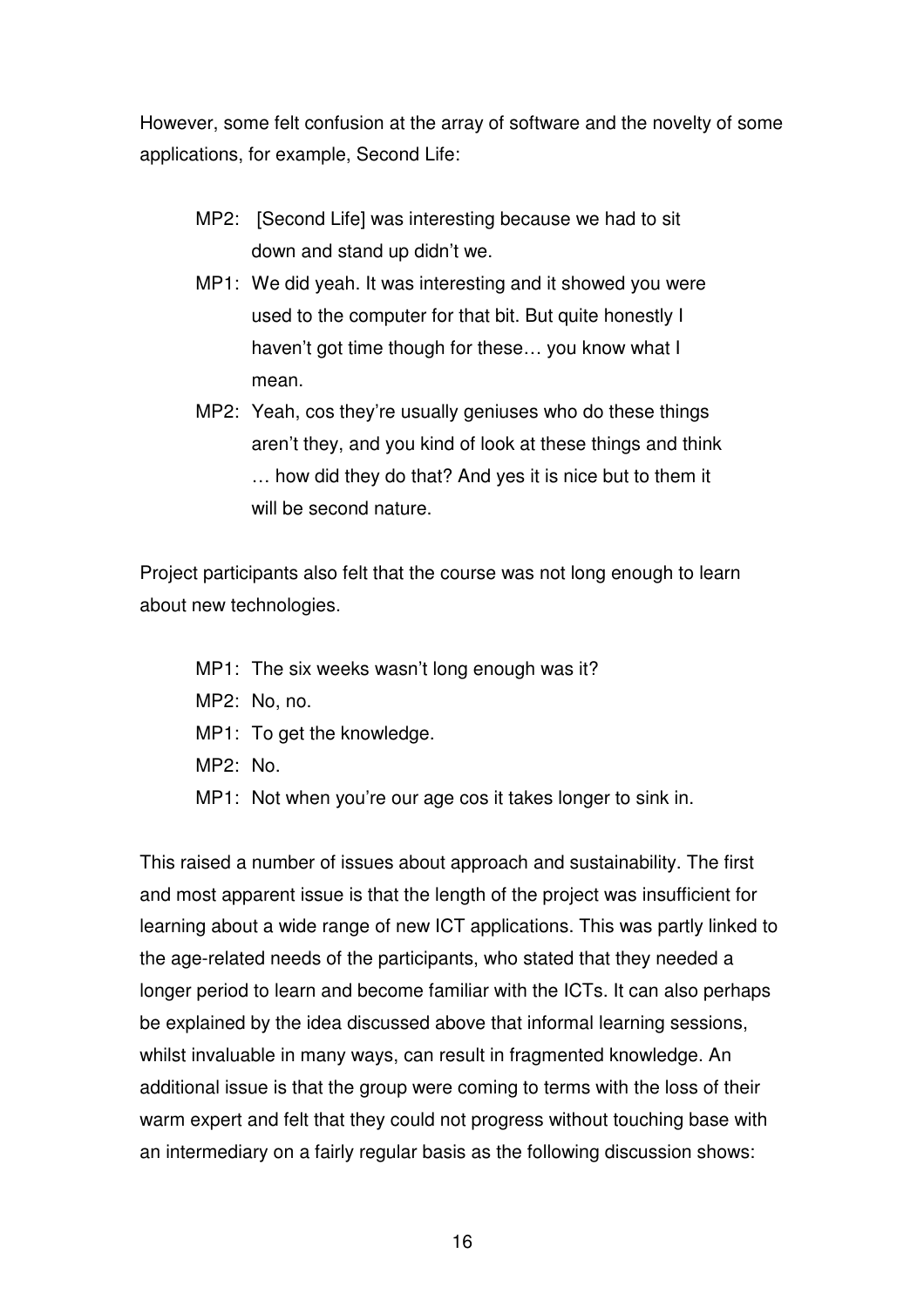- MP1: So if we get [a neighbour] over here with his knowledge, this is what we were saying, it's a self-help club as well. We can all pick on each other's knowledge and [the community media coordinator] said he would drop in now and again.
- MP3: Just to check on us.
- MP1: Yeah cos we couldn't get the funding for a tutor...
- MP2: There must be people in the village who can do different things who might come in and help people.
- MP1: When I was talking in the pub one of the lads... his father is a computer teacher. And he's retiring next year, and he said 'do you want any volunteers' and I said yeah. So he's going to have a word with his dad.
- MP2: ... That's what we need isn't it... I mean there must be some, quite a lot of them in the village who know a lot who can help us, young ones…

This raises some important debates about strategies for sustainability and the effectiveness of project-based ICT learning. It also raises important questions about the processes of digital and social inclusion and the ambiguity of becoming / being / not being 'included'.

# **Inclusions and exclusions**

This particular group of older women have benefited from participation in myriad ways. There are however, a large number of village residents who have not participated, raising questions about the inclusivity of ICT initiatives that are designed to meet the needs of particular social groups (in this case older women). As Wellman (2001) notes community members (whether virtual or real) are often drawn to people with similar interests in spite of the diversity of identity in online spaces. Here computer club members have fostered a sense of community through shared interests (in and through the website and its concerns), but this may be to the exclusion of those with different ICT interests. One key group that did not participate was older men. The women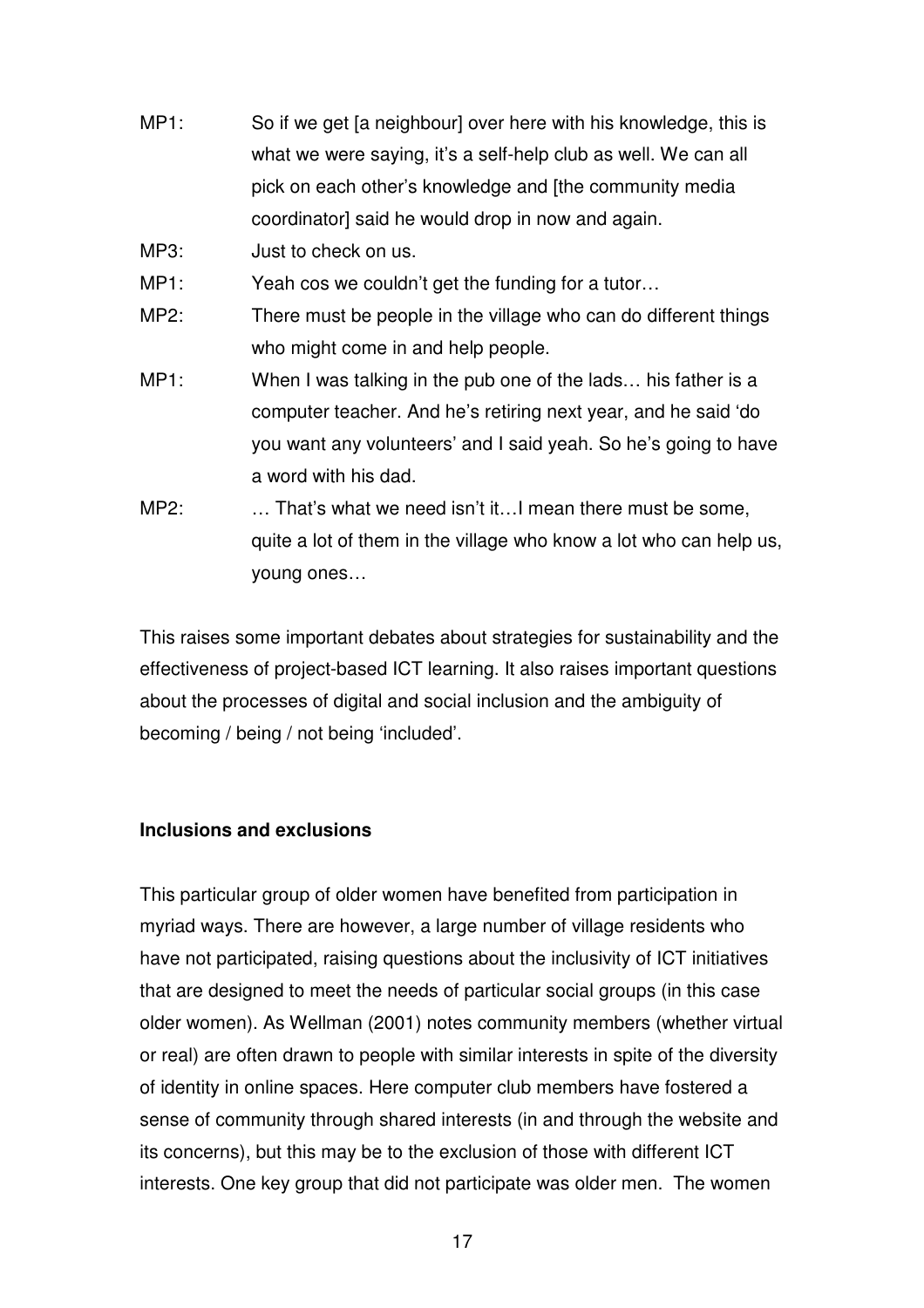themselves discussed the men's absence and related it to a fear about using computers.

- MP1: I know I've been told that some men are scared of computers. [Our neighbour] has just recently had a stroke and he was talking to [another neighbour] and he said it would be good for him to learn.
- MP3: He would love it.
- MP2: Yes.
- MP1: Right like photography and all that sort of thing, now he
- could come up here in his wheelchair.
- MP3: Yeah.
- MP1: But he said technology terrifies him.
- MP3: Yeah he's probably frightened… everyone's going to know a bit more.
- MP2: But everybody would help him wouldn't they.
- MP3: Oh yeah.

Although it is often assumed that many men are more confident using technologies computers and women less so, research shows that the picture is far more complex than this (Lohan & Faulkner, 2004; Eriksson-Zetterquist, U. & Knights, 2004). Faulkner's research on the North Coast of Scotland showed that women were more skilled in ICTs than the men, as a consequence of the formers' engagement in administrative (feminised) labour and the men's engagement with manual, less-computerised labour such as forestry and agriculture. It may be that in Margrove Park the male residents had less contact with computers at work and were excluded and disadvantaged in the mixed-gender setting, although this requires further exploration.

### **6. Discussion**

(i) One size fits all does not work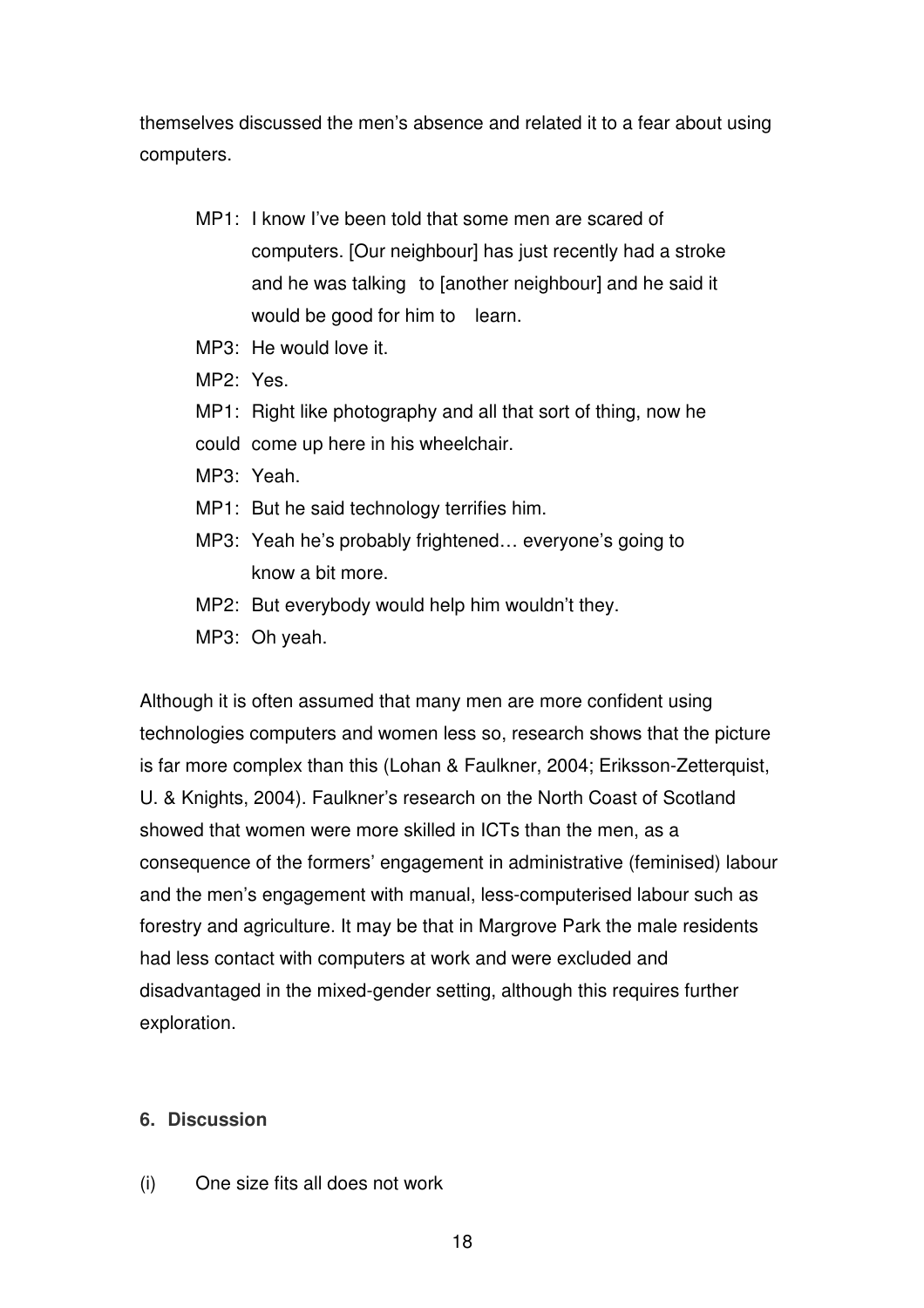Our findings show that fluid and flexible approaches which are firmly grounded in community context are essential for facilitating participation and inclusion within community ICT projects. However, communities are complex social organisations where individual needs are sometimes overlooked. Data from Margrove Park on men's non-participation suggests that multiple approaches are needed to support groups and communities within communities. Yet this must be balanced with resources. There is seemingly a tension between individualised (micro) and collaborative types of learning which needs to be managed by the ICT intermediary to ensure successful delivery.

(ii) Long term investment and support and joined up approaches

This leads on to our third discussion point relating to the importance of longterm investment and strong links with other facets of community regeneration. Our data shows that ICT intermediaries are needed over a substantial period of time. Parachuting support in and out leaves community members feeling as though they have only half-achieved. Often they don't know where to go to look for continuing support. Linking ICT use with other aspects of community regeneration or socially inclusive processes (e.g. the Digital village; Education Action Zone initiatives) could embed ICT use within broader social change ensuring sustainability.

# (iii) Raising aspirations?

Our final point is that ICT projects can have multiple impacts on aspirations. Elsewhere, Fernback (2005) has documented that innovative use of ICTs within community settings gives people a sense that they are moving forward. ICTs are symbolic of progress. This was confirmed within our case studies, in terms of the acquisition of new skills, developing new and innovative ideas (Octorama) or the symbolic sense for residents of Margrove Park that the village was 'moving forward'. Finally, the subject matter within the ICT projects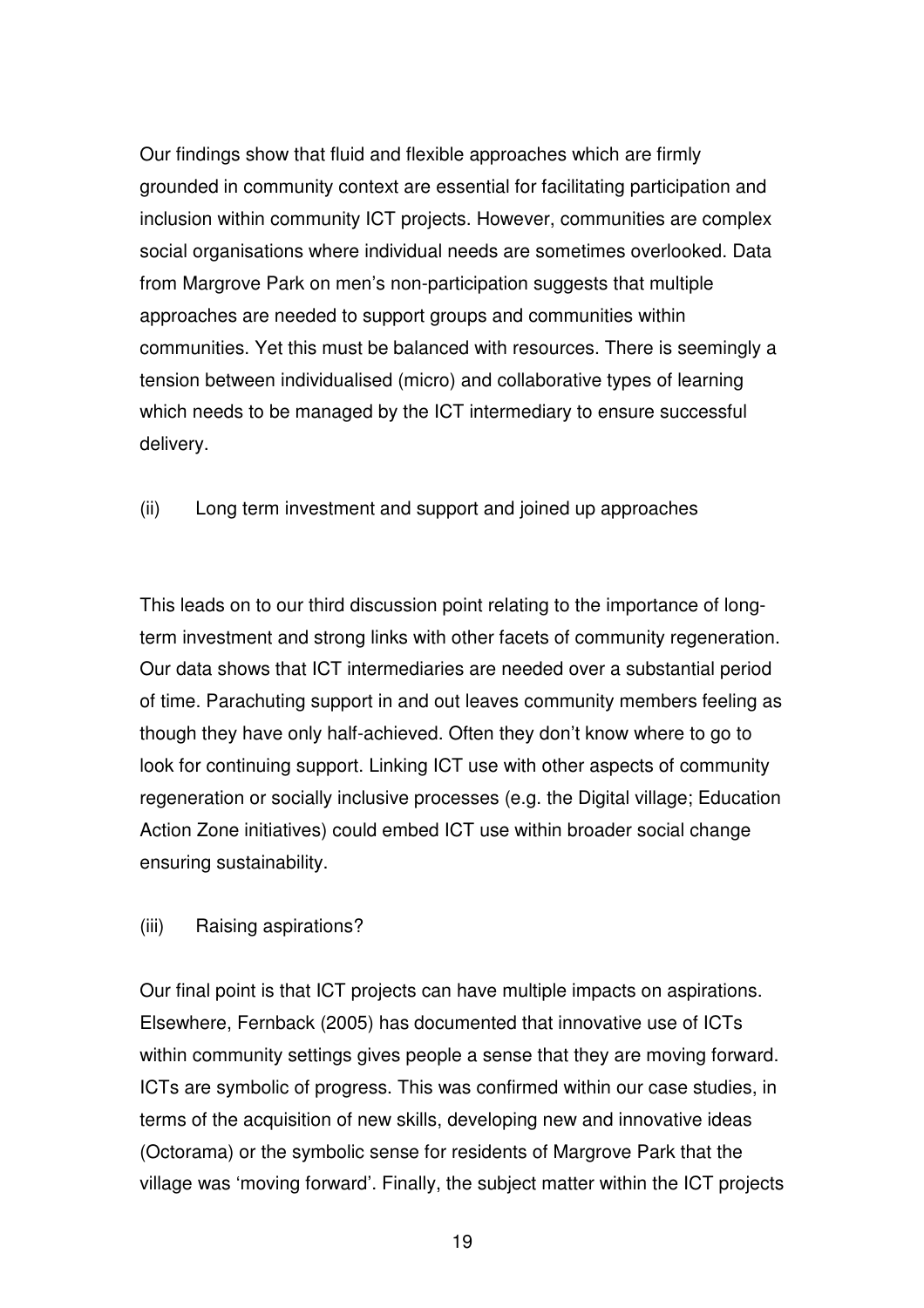can be aspirational. For example, both Octorama and Margrove Park participants were encouraged to articulate their aspirations for the future through the exhibition and on the internet. We suggest here that the ICTs provided an important space in which to look to the future, to raise expectations and confidence and envisage something beneficial for the self / the community, which can be seen as key elements in processes of social inclusion.

# **this Paper has been supported**

# **by the Arts & Humanities Research Council project**

# **Practical Design for Social Action (PRADSA)**

## **7. References**

Bakardjieva, M. (2005) Internet society: the Internet in everyday life London: Sage.

Castells, M. (2001) The Internet Galaxy, Reflections on the Internet, Business and Society, Oxford: Oxford University Press.

Day, P. & Schuler, D. (Eds.) (2003) Community practice in the Network Society: Local Action / Global Interaction, London: Routledge.

eGov Monitor (2007) UK online centre social impact demonstrator projects (Published Monday, 22 January, 2007; downloaded 11 July 2008 http://www.egovmonitor.com/node/9130)

Eriksson-Zetterquist, U. & Knights, D. (2004) 'Stories about men implementing and resisting new technologies' New Technology, Work and Employment 19(3): 192-206.

Faulkner, W. & Kleif, T. (2005) 'One size does not fit all! Gender in/exclusion in a rural community-based ICT initiative' Journal of Adult and Continuing Education 11(1):43-61.

Ferlander, S. & Timms, D. (2007) 'Social Capital and Community Building through the Internet: A Swedish Case Study in a Disadvantaged Suburban Area' Sociological Research Online, 12(5) (downloaded 07.11.08) http://www.socresonline.org.uk/12/5/8.html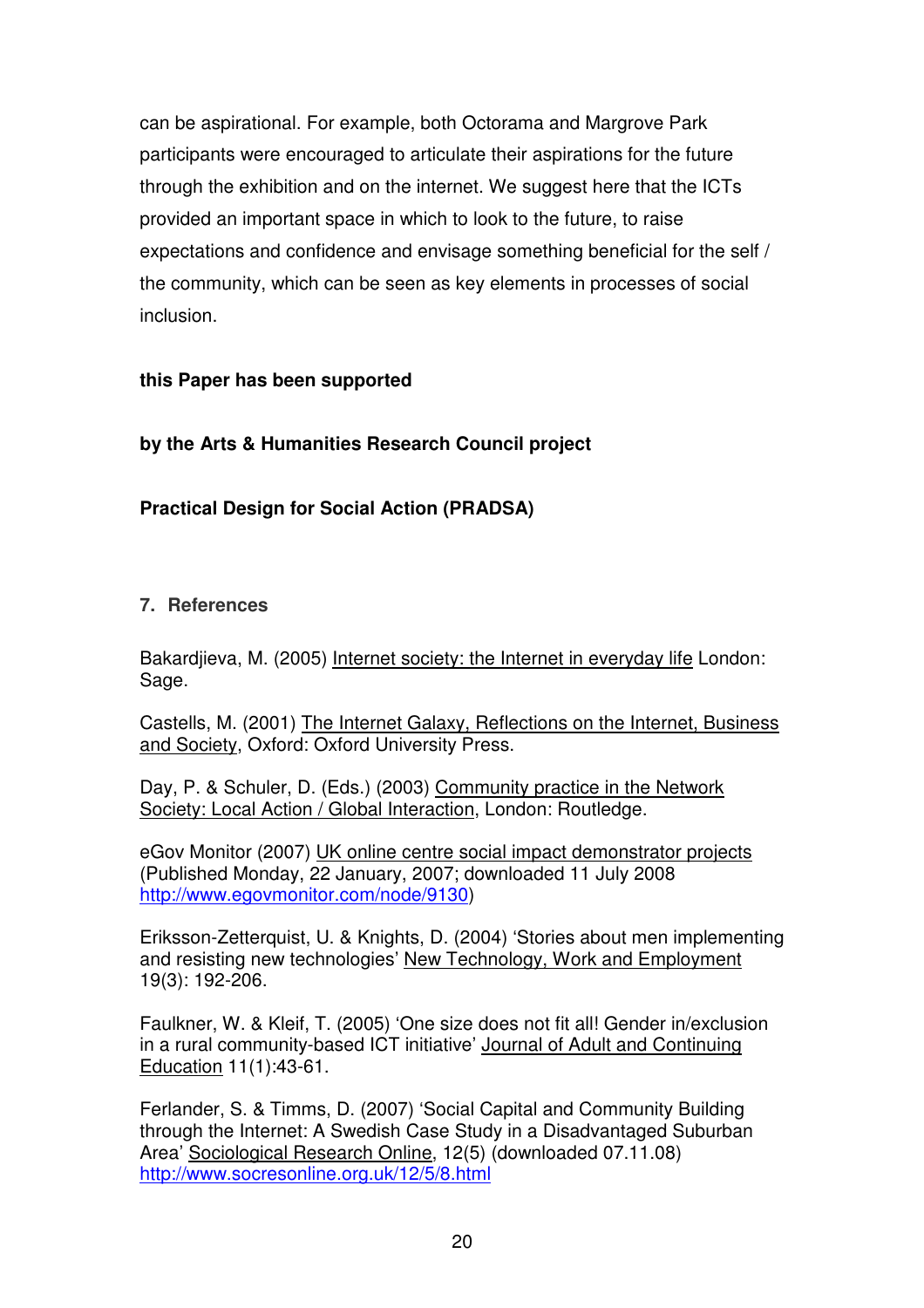Fernback, J. (2005) 'Information Technology, Networks and Community Voices' Information, Communication and Society 8(4):482-502.

Fong, E., Wellman, B., Wilkes, R. & Kew, M. (2001) Correlates of the Digital Divide, Office of Learning Technologies, Ottawa.

Gaved, M. & Anderson, B. (2006) The impact of local ICT initiatives on social capital and quality of life University of Essex: Chimera Working Paper Number: 2006-06.

Jonassen, D. H., Peck, K. L., & Wilson, B. G. (1999) Learning with Technology: A Constructivist Perspective Upper Saddle River, NJ: Merrill.

Lave. J. & Wenger, E. (1991) Situated Learning: Legitimate Peripheral Participation, Cambridge: Cambridge University Press.

Liff, S. & Steward, F. (2001) 'Community E-Gateways: Locating Networks and Learning for Social Inclusion', Information, Communication and Society 4(3): 317-340.

Loader, B. D. & Keeble, L. (2004) Challenging the Digital Divide? A literature Review of Community Informatics Initiatives, York: Joseph Rowntree Foundation.

Levitas, R., Pantazis, C., Fahmy, E., Gordon, D., Lloyd, E. & Patsios, D. (2007) The Multidimensional Analysis of Social Exclusion: A Research Report for the Social Exclusion Task Force Department of Sociology and School for Social Policy, Townsend Centre for the International Study of Poverty and Bristol Institute for Public Affairs, University of Bristol.

Lohan, M. & Faulkner, W. (2004) 'Masculinities and Technologies: Some introductory remarks' Men and Masculinities 6: 319.

One NorthEast (2007) Regional Economic Strategy Action Plan 2006-2011: Summary,

http://www.onenortheast.co.uk/lib/liDownload/11364/47442%20D%20GA%20 RES%20Action%20Plan%20Summary.pdf?CFID=198704&CFTOKEN=75830 741 downloaded 21.02.08

Prime Minister's Strategy Unit and the Department of Trade and Industry (2005) Connecting the UK: The Digital Strategy, London: Cabinet Office.

The Regional ICT Strategy Board (2003) Towards an eRegion v.3.0: Strategic Electronic Development for The North East of England, Newcastle: One North East (downloaded 07.11.08)

http://www.onenortheast.co.uk/lib/liReport/875/E%20Region%203%20doc\_1. pdf

Singleton, C. & Thompson, S. (2007) MyWeb2@MargrovePark: Report on First Phase Findings, CSPR/IDI, University of Teesside.